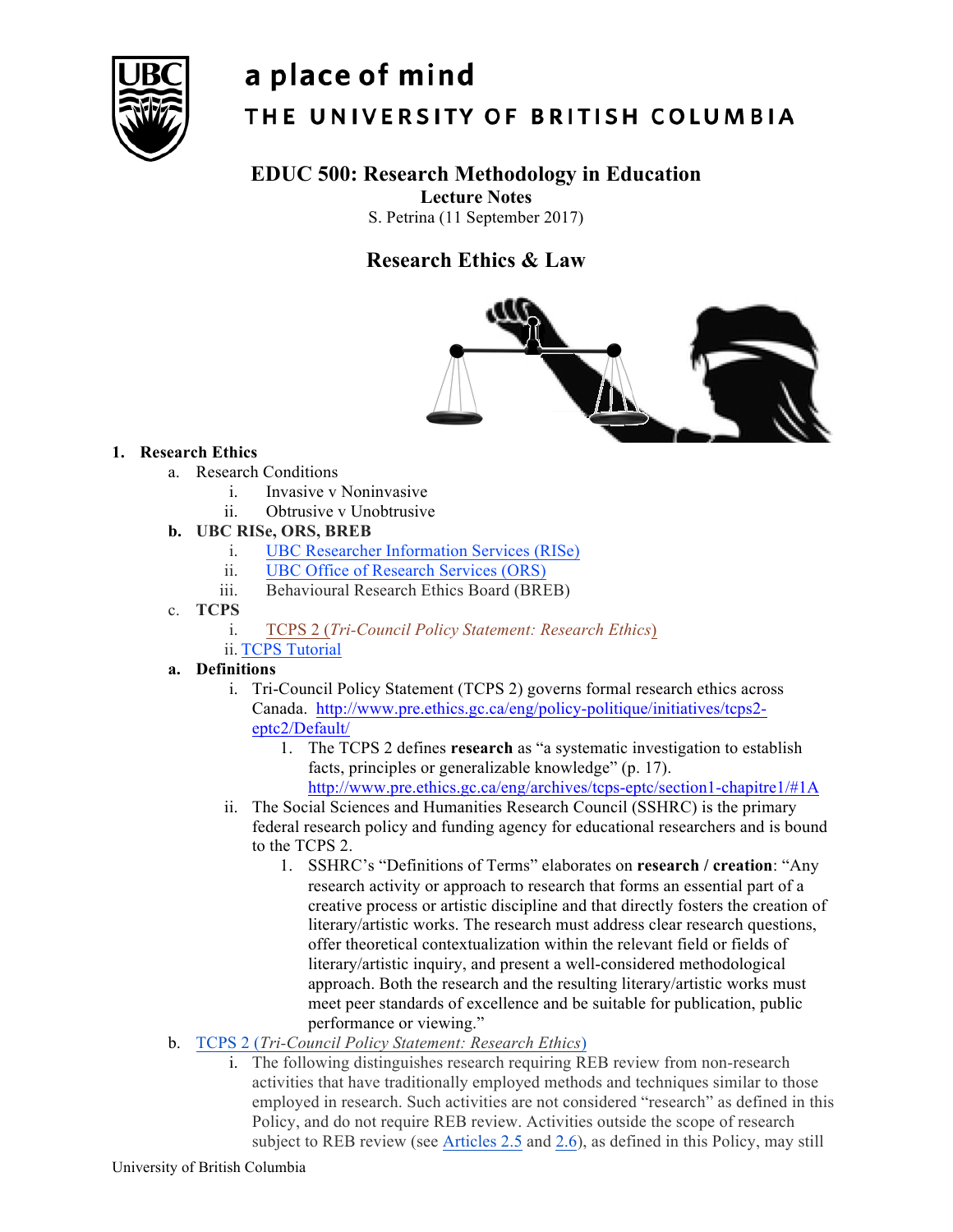raise ethical issues that would benefit from careful consideration by an individual or a body capable of providing some independent guidance, other than an REB. These ethics resources may be based in professional or disciplinary associations, particularly where those associations have established best practices guidelines for such activities in their discipline.

- ii. "Exempt from REB Review"
	- 1. **Article 2.3** REB review is not required for research involving the observation of people in public places where:
		- a. it does not involve any intervention staged by the researcher, or direct interaction with the individuals or groups;
		- b. individuals or groups targeted for observation have no reasonable expectation of privacy; and
		- c. any dissemination of research results does not allow identification of specific individuals.
	- 2. **Article 2.4** REB review is not required for research that relies exclusively on secondary use of anonymous information, or anonymous human biological materials, so long as the process of data linkage or recording or dissemination of results does not generate identifiable information.
	- 3. **Article 2.5** Quality assurance and quality improvement studies, program evaluation activities, and performance reviews, or testing within normal educational requirements when used exclusively for assessment, management or improvement purposes, do not constitute research for the purposes of this Policy, and do not fall within the scope of REB review.
	- 4. **Article 2.6** Creative practice activities, in and of themselves, do not require REB review. However, research that employs creative practice to obtain responses from participants that will be analyzed to answer a research question is subject to REB review.
- iii. **In most cases**, self-study and teacher inquiry fall under a category of "Exempt from REB Review" (see above from TCPS 2). One of the revisions from TCPS 1 to TCPS 2 was a close look at the Exemptions as it became clear that many practices, including most of teaching, is self-governed by professional Codes of Ethics (e.g., BCTF). And in most cases what is submitted to Reviews Boards (e.g., UBC BREB) falls under the category of Minimal Risk.
- iv. For **media productions** or Graduating Projects, **in most cases** as you broadcast, present, report, write, etc., you will be paraphrasing your students' comments. Or, in terms of the TCPS 2, directly quoting comments that are "publicly accessible" with "no reasonable expectation of privacy" (e.g., blog comments, etc.). That's fine and well within exemption. However, some of you may deem it necessary to quote written comments your students make in the more private forums created for your innovations (e.g., Moodle).
	- 1. If you prefer not to paraphrase in these cases, it's good practice to request consent.
	- 2. For the GPs, it is not advisable to quote students under 14 years of age. Those able to give Consent under Minimal Risk are 14 years or older. Under 14 requires parental assent.
	- 3. Of course, **all and any names** (students, classes, schools, etc.) should be changed with pseudonyms as you broadcast, present, report, write, etc.
- c. Forms
	- i. Assent Form (Images)
	- ii. Consent Form (Images)
	- iii. Consent Form (Extended Participant Quotation)

#### **d. MEd Graduating Projects**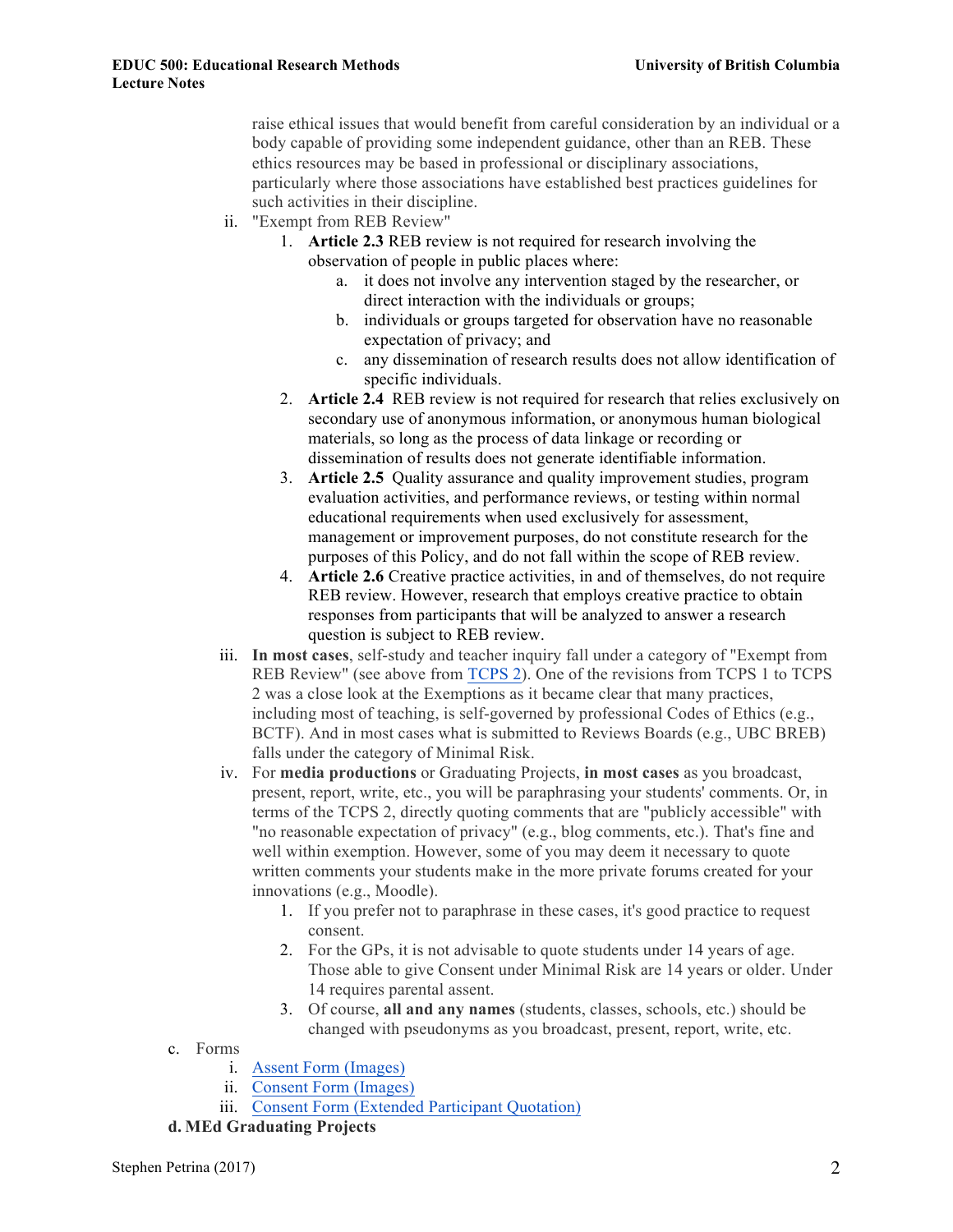- iv. **In most cases**, self-study and teacher inquiry fall under a category of "Exempt from REB Review" (see above from TCPS 2). One of the revisions from TCPS 1 to TCPS 2 was a close look at the Exemptions as it became clear that many practices, including most of teaching, is self-governed by professional Codes of Ethics (e.g., BCTF). And in most cases what is submitted to Reviews Boards (e.g., UBC BREB) falls under the category of Minimal Risk.
- v. See *Inquiry & Research Guide* http://blogs.ubc.ca/educ500/files/2016/07/Teacher-Inquiry-Guide.pdf
- e. **Codes of Ethics**
	- i. American Anthropological Association
	- ii. American Educational Research Association
		- 1. AERA. (2011). Code of ethics. *Educational Researcher, 40*(3). 145–156.
	- iii. UNESCO *Ethical Research Involving Children*
		- 1. http://childethics.com/wp-content/uploads/2013/10/ERIC-compendiumapproved-digital-web.pdf
	- iv. Canadian Psychological Association
	- v. Canadian Society for the Study of Education
	- vi. Human factor and Ergonomics Society
	- vii. Society for Research in Child Development
	- viii. Society of Professional Journalists
- **f. Indigenous Research Ethics**
	- 1. TCPS 2 Chapter 9 "Research Involving The First Nations, Inuit and Métis Peoples of Canada" http://www.pre.ethics.gc.ca/eng/policypolitique/initiatives/tcps2-eptc2/chapter9-chapitre9/
		- a. Research involving Aboriginal peoples in Canada has been defined and carried out primarily by non-Aboriginal researchers. The approaches used have not generally reflected Aboriginal world views, and the research has not necessarily benefited Aboriginal peoples or communities. As a result, Aboriginal peoples continue to regard research, particularly research originating outside their communities, with a certain apprehension or mistrust.
	- **2. Four Rs of Indigenous Research Ethics** (Kirkness & Barnhardt, 1991, "First Nations and Higher Education: The Four Rs—Respect, Relevance, Reciprocity, Responsibility")
		- a. Respect
		- b. Relevance
		- c. Reciprocity
		- d. Responsibility
	- **3. Indigenous Research Ethics** (Whyte, 2013)
		- a. Respect for indigenous sovereignty and self-determination
		- b. Respect for indigenous knowledges
		- c. Respect for appropriate control over information/knowledge
		- d. Early involvement
		- e. Commitment to youth involvement
		- f. Commitment to cross-cultural education
		- g. Integration of scientific/technical work with indigenous values
		- h. Balanced decision-making
	- **4. Indigenous Pedagogy**
		- a. e.g., 3 Rs
			- i. Rediscovering (research)
			- ii. Respect and
			- iii. Recovering the culture and traditions of Our Peoples.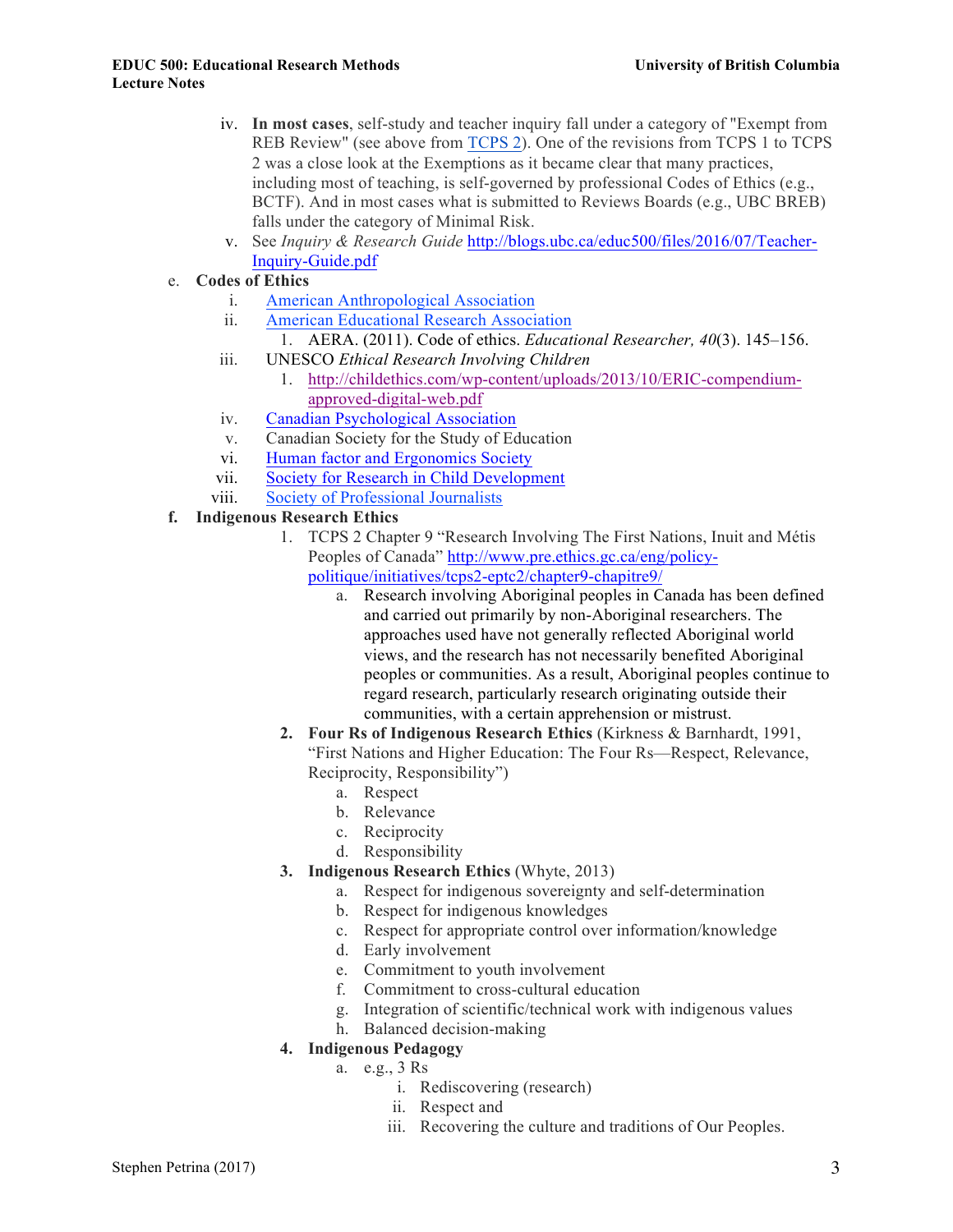- ii. **Three Rs** of Research Ethics
	- 1. Rights
	- 2. Respect
	- 3. Reciprocity
- iii. **Five Rs** of Research Ethics
	- 1. Respect
	- 2. Reciprocity
	- 3. Relationality
	- 4. Relevance
	- 5. Responsibility
- **g. Key Issues**

#### **i. Consent & Assent**

#### **1. Informed Consent**

- a. See forms
- b. (Williams, 2005): Meaningful informed consent is one cornerstone of human subjects protections. To provide informed consent, a potential research subject must both understand what participation in a study entails (in other words, be informed), and agree to participate (consent). The Common Rule requires that a researcher obtain informed consent (usually in writing) from a living person or their legally authorized representative before the person can be admitted to a study.
- 2. **Age of Consent**
	- a. TCPS 2 http://www.pre.ethics.gc.ca/eng/policypolitique/interpretations/consent-consentement/
		- i. TCPS 2 does not rely on the concept of "age of majority" to determine whether people have the necessary capacity to consent to research. In the case of post-secondary students recruited as research participants, the relevant criterion is not their age, but rather whether these students have the capacity to consent on their own behalf in the context of the particular study (see Article 3.10). In their application for REB review and approval, researchers should point out the issue of consent, the age group of the prospective participants, and their plans to address the issue in light of the capacity of students to understand the particular research project. Do they understand the consequences of their participation in research i.e. their ability to assess the risks and potential research benefits of research?
	- b. Consent in research is clarified as "informed consent" or a voluntary agreement to participate in an informed way. It is the "informed, written consent of the parent or guardian when seeking to engage children in research" (Dockett, Einarsdottir, & Perry, 2009, p. 286). In terms of formal research, consent refers to informed decisions to participate given by an individual or their authorized representative, in this case a parent or guardian.
		- i. It is not advisable to quote students under 14 years of age unless you have parental assent. Those able to give Consent under Minimal Risk are 14 years or older. Under 14 requires parental consent and commonly calls for a child's or student's assent.
- **3. Assent**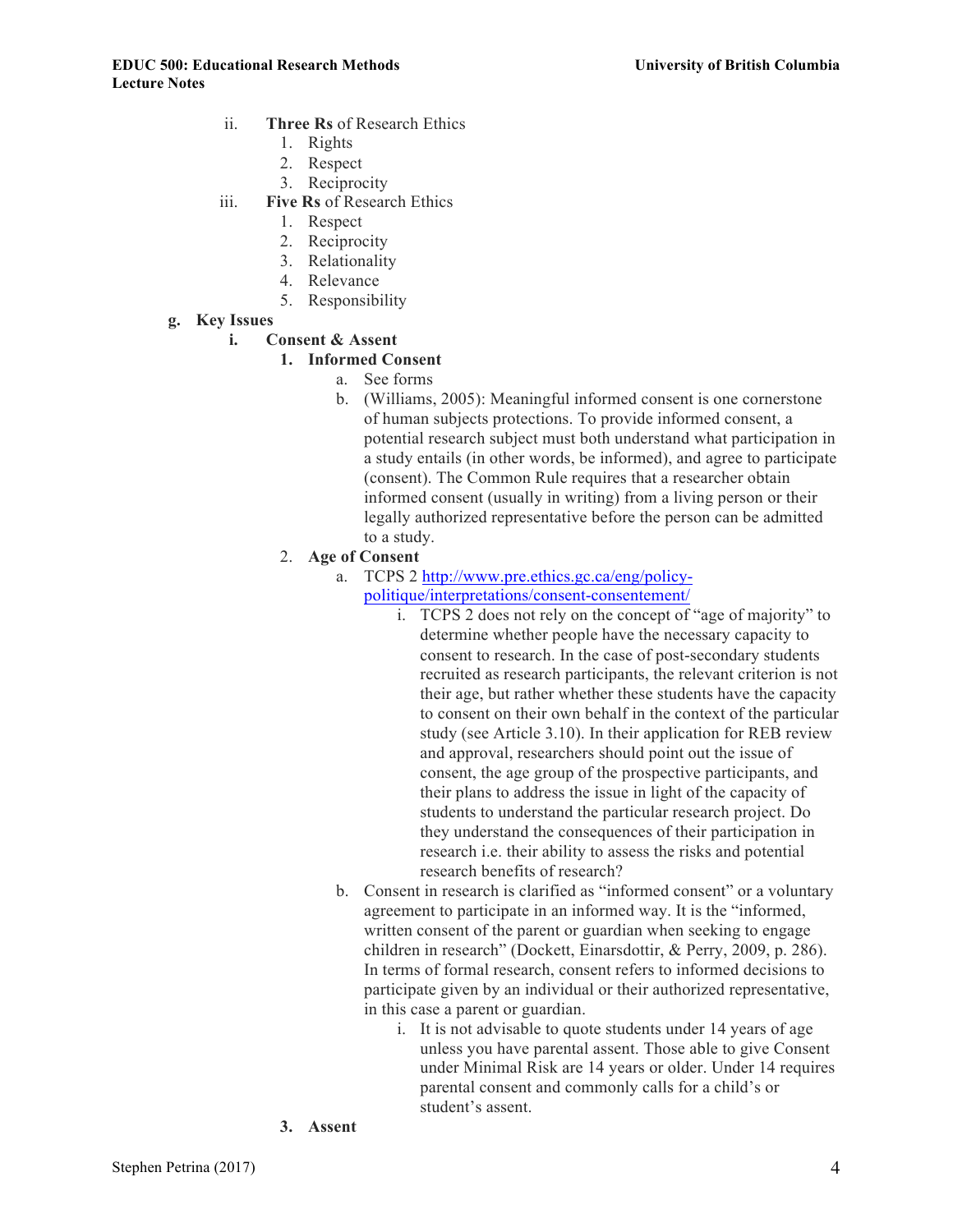- a. The US Code of Federal Regulations for research defines assent as "a child's affirmative agreement to participate in research" (46.402b). This is somewhat similar to consent. Glantz (1998) notes that children give assent while parents or guardians give consent.
- 4. References
	- a. Dockett, S., Einarsdottir, J., & Perry, B. (2009). Researching with children: Ethical tensions. *Journal of Early Childhood Research, 7*(3), 283-298.
	- b. Glantz, L. H. (1998). Research with children. *American Journal of Law and Medicine, 24*(2&3), 213-244.
	- c. Graham, A., Powell, M., Taylor, N., Anderson, D., & Fitzgerald, R. (2013). i. Florence: UNICEF Office of Research – Innocenti.

#### **ii. Participation**

- 1. Freedom from Coercion (see Informed Consent)
- 2. Freedom to Withdraw from Study
- 3. Vulnerable Participants
- 4. Children (individuals who have not attained the legal age for consent to the treatments or procedures involved in the research, under the applicable law of the jurisdiction in which the research will be conducted);
- 5. Pregnant women and fetuses;
- 6. Prisoners (individuals involuntarily confined or detained in a penal institution, including individuals detained in other facilities by virtue of statutes or commitment procedures which provide alternatives to criminal prosecution or incarceration in a penal institution, and individuals detained pending arraignment, trial, or sentencing);
- 7. Individuals who are cognitively impaired or lack decision-making capacity; and
- 8. Individuals who otherwise may be subject to coercion or undue influence (e.g., economically or educationally disadvantaged persons; employees or students of investigators conducting the study; patients of physicianinvestigators).

#### **iii. Deception**

- iv. **Anonymity**
	- **1. Privacy**
		- a. Anonymity is a key protection of privacy
		- b. **Pseudonymity** is a key protection of anonymity
	- 2. For the most part, all and any names (informants, participants, students, classes, schools, etc.) should be changed with pseudonyms. Identity is protected by through anonymity.

#### **v. Confidentiality**

- 1. Journalism examples
	- a. Source confidentiality
	- b. Informant confidentiality
- **2. Privilege**
	- a. Confidentiality is not privilege in the legal sense
		- i. Lawyer-client privilege v
		- ii. Researcher-participant privilege
- 3. Confidence
- **vi. Conflict of Interest**
	- 1. Multiple Roles
	- 2. Action Research
- **vii. Responsibility**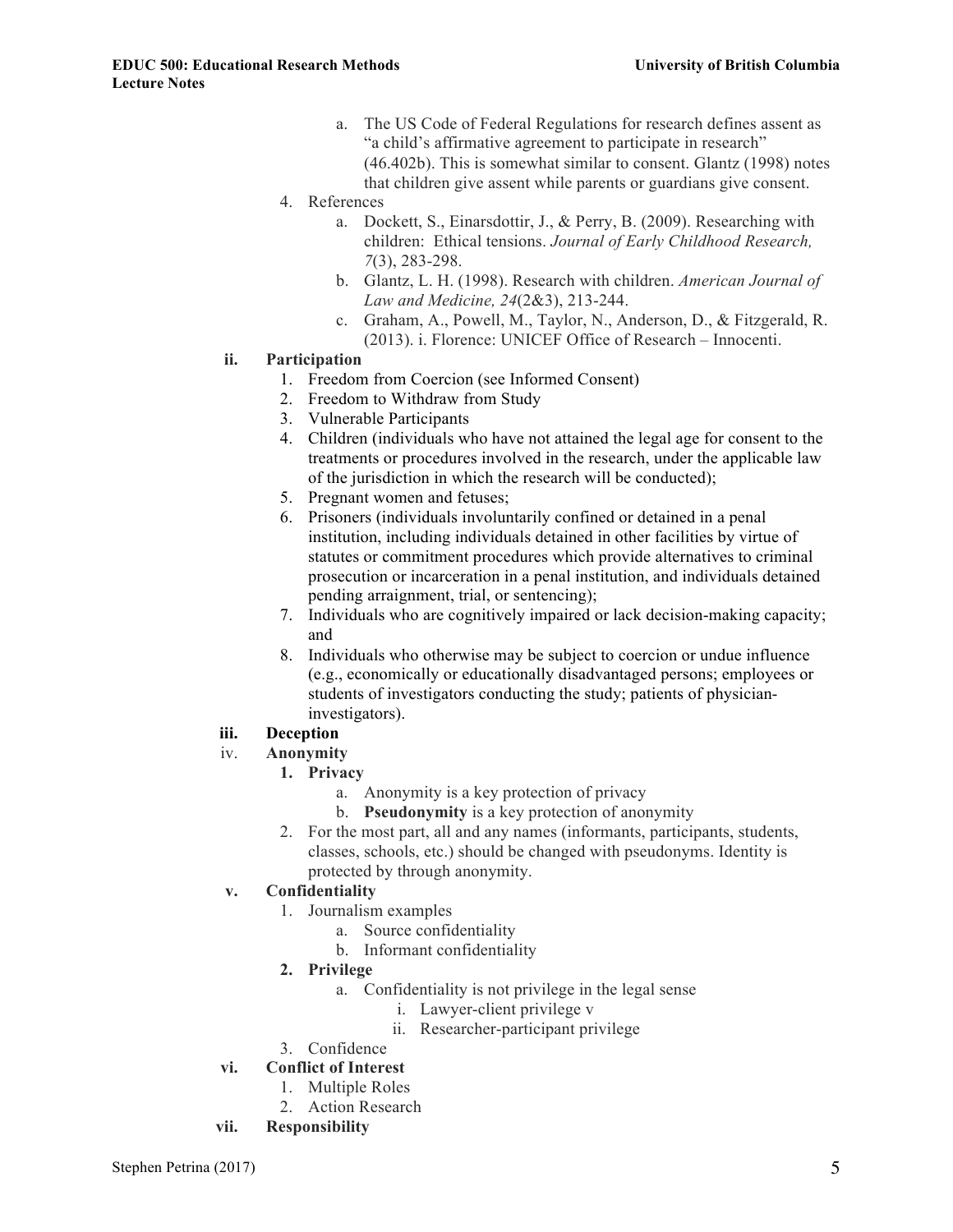- 1. Responsibility to follow-up with Participants
	- a. Neumeister (NYU Professor) / Pfizer case: Experimental trials with FAAH inhibitors, which simulate effects of marijuana http://www.nytimes.com/2016/06/28/health/nyu-cannabis-ptsdpsychiatry.html?  $r=0$
	- b. "at least three subjects were not assessed 24 hours after taking the drug – a breach in research standards." http://www.laboratoryequipment.com/news/2016/06/violations-leadsuspension-nyu-studies-resignation-lead-researcher
	- c.

# **viii. Power**

# **ix. Positionality**

- 1. See Identity
- 2. See Paradigms
- **x. Risk**
	- 1. Minimal Risk
	- 2. Informed Consent

# **xi. Safeguard**

# **h. Data**

- i. Third Party Data
	- 1. The use of third party interviews or data, in this case, falls under the Section 2.2 exemption of the *Tri-Council Policy Statement* (TCPS2). The Section 2.2 exemption states: "Research that relies exclusively on publicly available information does not require REB review when… the information is publicly accessible and there is no reasonable expectation of privacy." The Section continues, and clarifies that
		- a. Cyber-material such as documents, records, performances, online archival materials or published third party interviews to which the public is given uncontrolled access on the Internet for which there is no expectation of privacy is considered to be publicly available information.
	- 2. TCPS2 reiterates the exemption expressed in the TCPS (2005) *Statement on Third Party Interviews or Secondary Use of Data*: "Information derived from publicly available third-party interviews does not require REB review, because such research involves no interaction with research participants, and the data is publicly accessible through public records or archives."
- ii.
- **i. Ethics**
	- i. Deontological ethics emphasizes intentions over consequences. What is right or wrong is based on our intentions since consequences are beyond our control. We hold individuals responsible for their intentions, where consequentialism and utilitarianism tend to absolve individuals from responsibilities for consequences. Our conscience and good will ought to be our guides, says deontology.
	- ii. Privilege and duty go hand in hand. Moral obligation means that we adopt the principles of three golden rules:
		- 1. Do not do unto others what you would not have done to you (Principle of Maleficence).
		- 2. Do unto others as you would that others do unto you (Principle of Beneficence).
		- 3. Weigh actions by what is fair (Principle of Justice).